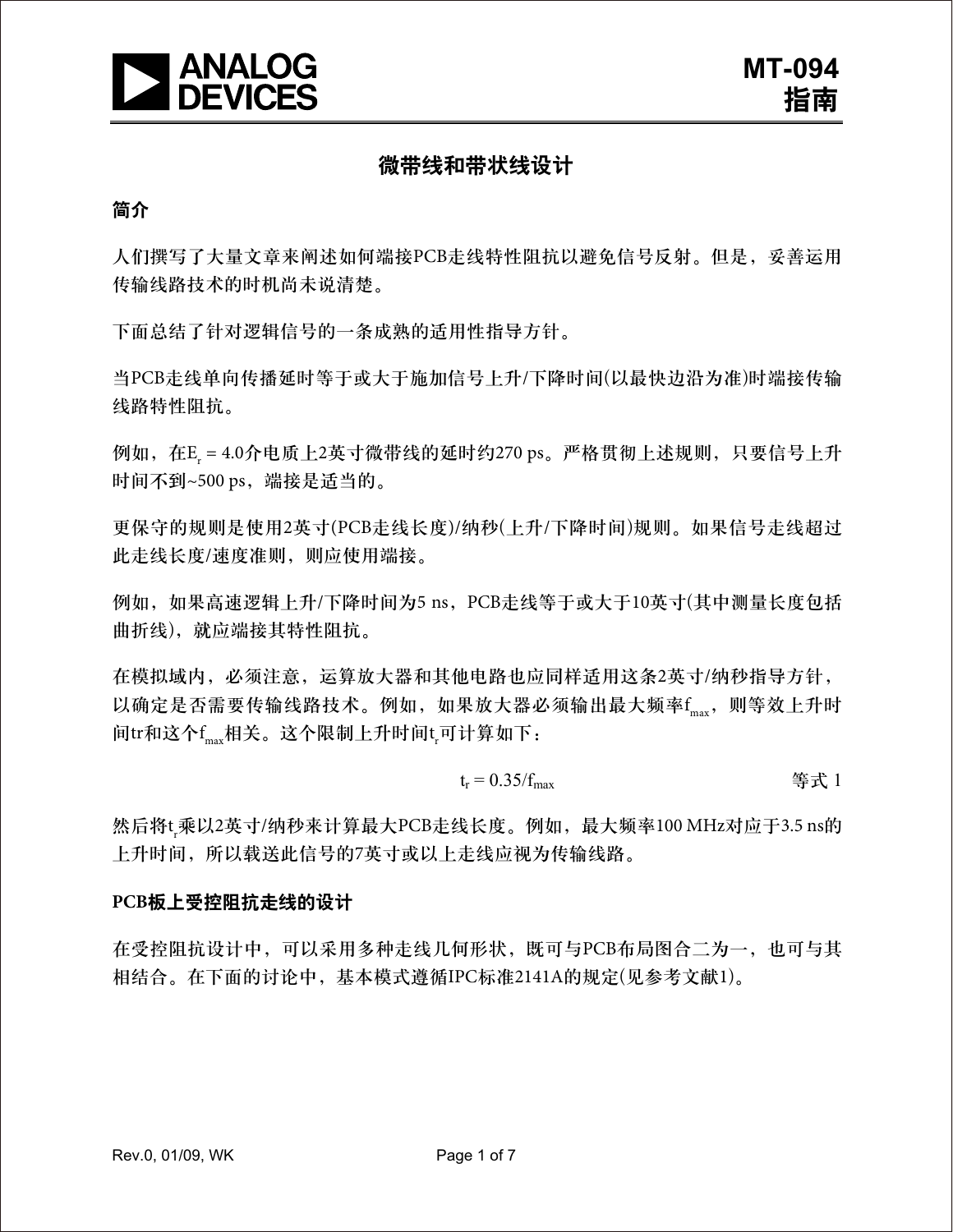# **MT-094**

请注意,下面的图示中将使用术语"接地层"。需要了解的是,该接地层实际上是一个大面 积、低阻抗的参考层。在实践中,可能是一个接地层或电源层,假定二者的交流电位均为 零。

首先是简单的平面上布线形式的传输线路,也称微带线。图1所示为横截面视图。这类传 输线路可能是实验板中使用的信号线。其构成非常简单,一条分立的绝缘线以固定间距分 布于接地层上。介电质既可能是线材的绝缘层,也可能是该绝缘层与空气的结合体。



#### 图**1**:一种阻抗既定的微带线传输线路 由一条分布于接地层的绝缘线形成

该线路的阻抗(单位:欧姆)可以用等式2估算。其中,D为导体直径,H为线材在接地层上 的间距,ε<sub>r</sub>为介电常数。

$$
Z_{\mathcal{O}}(\Omega) = \frac{60}{\sqrt{\varepsilon_r}} \ln \left[ \frac{4H}{D} \right].
$$

对于与PCB相融合的图形,有多种几何模型可供选择,分为单端和差分两类。这些在IPC 标准2141A(见参考文献1)中有详细说明,这里对两个常见示例略加说明。

在开始进行任何基于PCB传输线路设计时,必须知道,有大量的等式都声称适用于此类设 计。此时,一个极其重要的问题就是,"哪些等式是精确的呢?"不幸的是,没有一个等式 是完全精确的!所有现有等式都是近似值,因而,其精度不尽相同,取决于具体情况。最 知名也是引用最多的是参考文献1中给出的等式,但是,即使这些等式也存在一些应用问 题。

参考文献2针对不同几何图形,在试验PCB样品上对参考文献1中的等式进行了评估。结果 发现,预测精度因目标阻抗而异。下面引述的等式均来自参考文献1,这里只是作为设计 的起点,实际设计时,还需要进一步的分析、测试和进行设计验证。原则就是,要仔细研 究,谨慎面对PCB走线阻抗等式。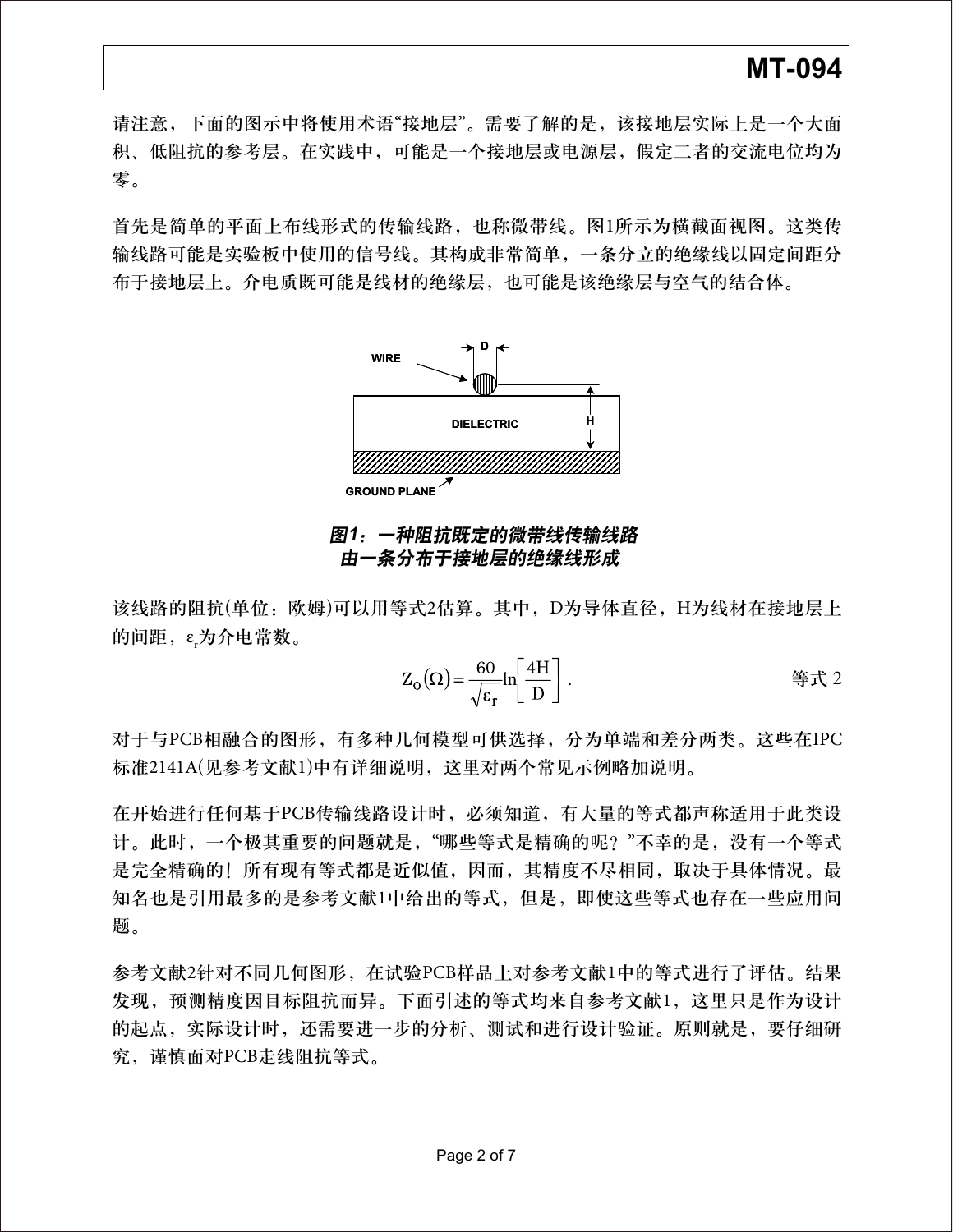#### 微带线**PCB**传输线路

对于其中一面为接地层的简单双面PCB设计,可以在另一面设计一条信号走线以控制阻 抗。这种几何图形被称为表面微带,简称微带。

图2中的双层PCB横截面视图展示了这种微带几何图形。



## 图**2**:一种阻抗既定微带传输线路由一条分布于接地层、 采用适当几何图形的**PCB**走线形成

对于给定的PCB基板和铜重量,需要注意的是,W(信号走线宽度)以外的所有参数都是事 先确定的。因而,可用等式3来设计一种PCB走线,以匹配电路要求的阻抗。若信号走线 宽W、厚T,且由介电常数为εμ的PCB电介质以距离H与接地层(或电源层)相分离,则其特 性阻抗为:

$$
Z_{0}(\Omega) = \frac{87}{\sqrt{\epsilon_{r} + 1.41}} \ln \left[ \frac{5.98H}{(0.8W + T)} \right]
$$

请注意,在这些表达式中,测量值均为常用单位(mil)。

这些传输线路不但有特性阻抗,也有特性电容。其计算单位为pF/in,如等式4所示。

C<sub>o</sub>(pF/in) = 
$$
\frac{0.67(\varepsilon_r + 1.41)}{\ln[5.98H/(0.8W + T)]}
$$

作为包括这些计算的示例,一块双层板可能用20 mil宽(W)、1盎司(T=1.4)的铜走线,并由 10 mil (H) FR-4 (ε<sub>r</sub> = 4.0)的介电材料分离。结果,该微带线的阻抗为50 Ω左右。对于其他标 准阻抗(如75 Ω的视频标准阻抗),使"W"调整为8.3 mil左右即可。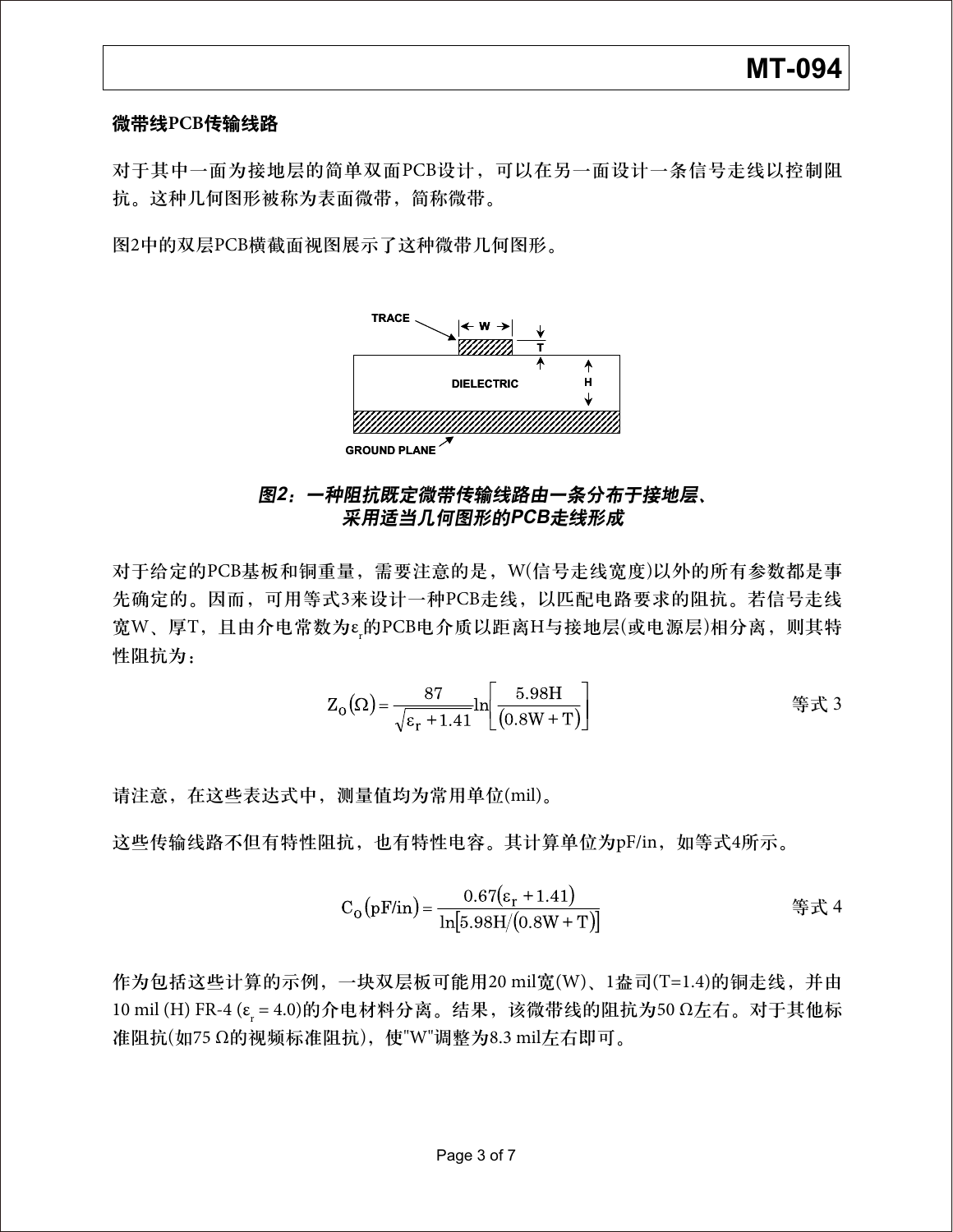## 微带线设计的一些指导原则

本例涉及到一个有趣且微妙的要点。参考文献2讨论了与微带PCB阻抗相关的有用指导原 则。若介电常数为4.0 (FR-4),结果显示,当W/H为2/1时,阻抗将接近50 Ω(与第一个示例 类似,其中,  $W = 20$  mil)。

仔细的读者会发现,根据等式3预测,Z<sub>o</sub>应为46 Ω左右,与参考文献2提到的精度(>5%)相吻 合。IPC微带线等式在50 Ω与100 Ω之间最精确,但当阻抗低于或超过该范围时,其精度则 大幅下降。

根据等式5,也可以计算微带线的传播延迟。这是微带信号走线的单向通过时间。有趣的 是, 对于给定的几何模型, 延迟常数(单位: ns/ft)仅为介电常数而非走线维度的函数(见参 考文献6)。请注意,这可以带来极大的便利。意味着,当给定PCB基板(并给定ε<sub>r</sub>)时,各种 阻抗线路的传播延迟常数是固定不变的。

t<sub>pd</sub>(ns/ft)=1.017
$$
\sqrt{0.475\varepsilon_r + 0.67}
$$
 # $\Re \lesssim 5$ 

该延迟常数也可以ps/in为单位,这样更适用于小型PCB。即:

$$
t_{pd}(ps/in) = 85\sqrt{0.475\epsilon_r + 0.67}
$$

因此,举例来说, 对于PCB介电常数4.0, 不难发现微带线的延迟常数约为1.63 ns/ft, 合 136 ps/in。这两条额外的准则对于设计PCB走线中信号的时序具有参考意义。

### 对称带状线**PCB**传输线路

从多种角度来看,多层PCB是一种更好的PCB设计方法。在这种模式下,信号走线嵌入电 源层与接地层之间,如图3中的横截面视图所示。低阻抗交流接地层和嵌入的信号走线形 成一条对称带状线传输线路。

从图中可以看出,高频信号走线的电流回路直接位于接地层/电源层上的信号走线的上方 和下方。因此,高频信号被完全限制在PCB板内部,结果使放射降至最低,为输入杂散信 号提供了天然的屏障。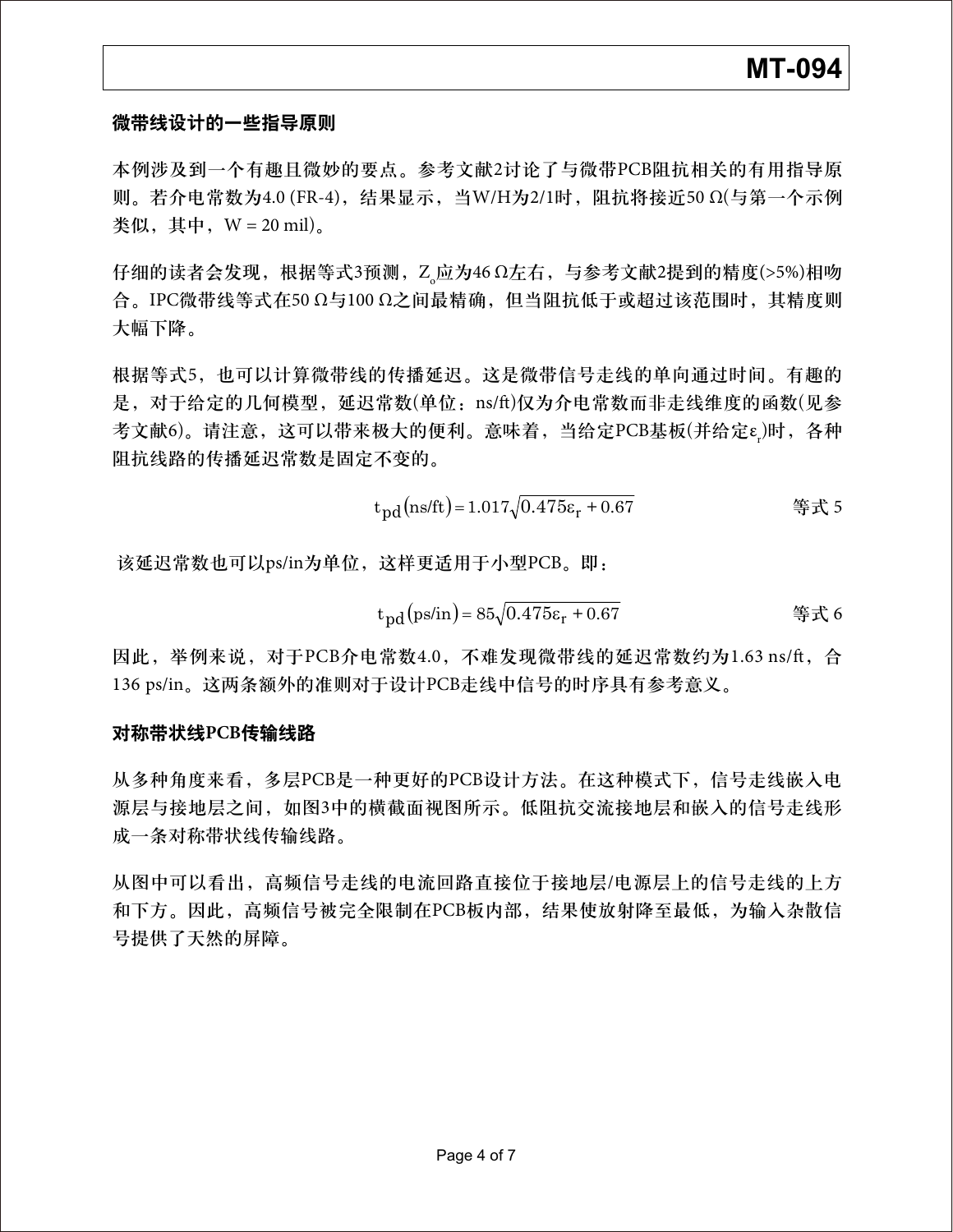

## *Figure 3: A Symmetric Stripline Transmission Line With Defined Impedance is Formed by a PCB Trace of Appropriate Geometry Embedded Between Equally Spaced Ground and/or Power Planes*

该设计的特性阻抗同样取决于几何图形以及PCB介电质的ε.。该带状传输线路的Z<sub>o</sub>可表示 为:

$$
Z_{\text{O}}(\Omega) = \frac{60}{\sqrt{\varepsilon_{\text{r}}}} \ln \left[ \frac{1.9(\text{B})}{(0.8\text{W} + \text{T})} \right].
$$

这里的所有维度同样以mil为单位,B为两个层的间距。在这种对称几何图形中,需要注意 的是, B同样等于2H + T。参考文献2指出, 参考文献1中的这个等式的精度通常在6%左右。

适用于ε<sub>r</sub> = 4.0的对称带状线的另一条便利准则是,使B成为W的倍数,范围为2至2.2。结果 将得到约50 Ω的带状线阻抗。当然,这条法则是以另一近似法为基础的,忽略了T。尽管如 此,该法则对于粗略估算还是很有用的。

对称带状线同样有一个特性电容,其计算单位为pF/in,如等式8所示。

C<sub>o</sub>(pF/in) = 
$$
\frac{1.41(\varepsilon_r)}{\ln[3.81H/(0.8W + T)]}
$$
 (

对称带状线的传播延迟如等式9所示。

$$
t_{\rm pd} \left( \text{ns/ft} \right) = 1.017 \sqrt{\varepsilon_r} \tag{\frac{\varepsilon}{2}}
$$

或者以ps为单位:

$$
t_{\rm pd}(\text{ps/in}) = 85\sqrt{\varepsilon_{\rm r}}
$$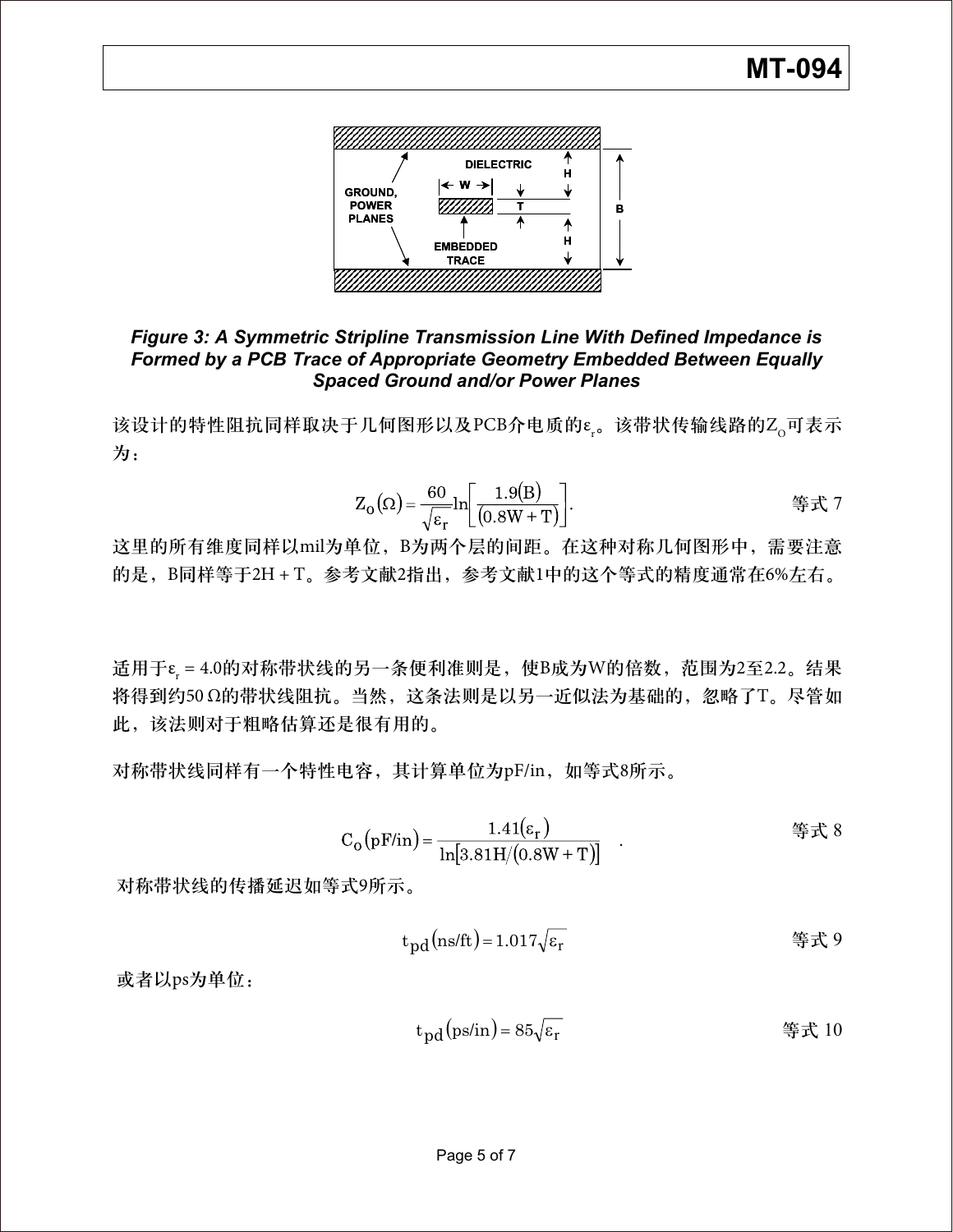当PCB介电常数为4.0时,可以发现,对称带状线的延迟常数几乎正好为2 ns/ft,合170 ps/in。

#### 走线嵌入法的利弊

根据上述讨论,在设计阻抗既定的PCB走线时,既可以置于一个表层之上,也可嵌入两层 之间。当然,在这些阻抗因素之外,还有许多其他考虑因素。

嵌入式信号确实存在一个明显的大问题——隐藏电路走线的调试非常困难,甚至无法做 到。图4总结了嵌入式信号走线的利弊。



- **Signal traces shielded and protected Signal Lower impedance, thus Lower impedance, thus lower emissions and crosstalk**
- **Significant improvement > 50MHz**
- **Disad vantages** Significant<br>advantages<br>Difficult pro<br>Decoupling<br>Impedance
	- **Difficult prototyping and troubleshooting**
	- **Decoupling may be more difficult**
	- **Impedance may be too low for easy matching**

## 图**4**:多层**PCB**设计中嵌入与不嵌入信号走线的利弊

设计多层PCB时也可能不使用嵌入式走线,如最左边的横截面视图所示。可以将这种嵌入 式设计看作一种双重双层PCB设计(共有四层铜)。顶部的走线与电源层构成微带,底部的 走线则与接地层构成微带。在本例中,两个外层的信号走线可以方便地供测量和故障排查 使用。但这种设计并未利用各层的屏蔽作用。

这种非嵌入式设计的辐射量较大,更容易受到外部信号的影响,而右侧的嵌入式设计采用 了嵌入法,则很好地利用了各层的优势。就如诸多其他工程设计一样,PCB设计中到底采 用嵌入法还是非嵌入法是折衷的结果。这里的折衷则体现在减少辐射与方便测试之间。